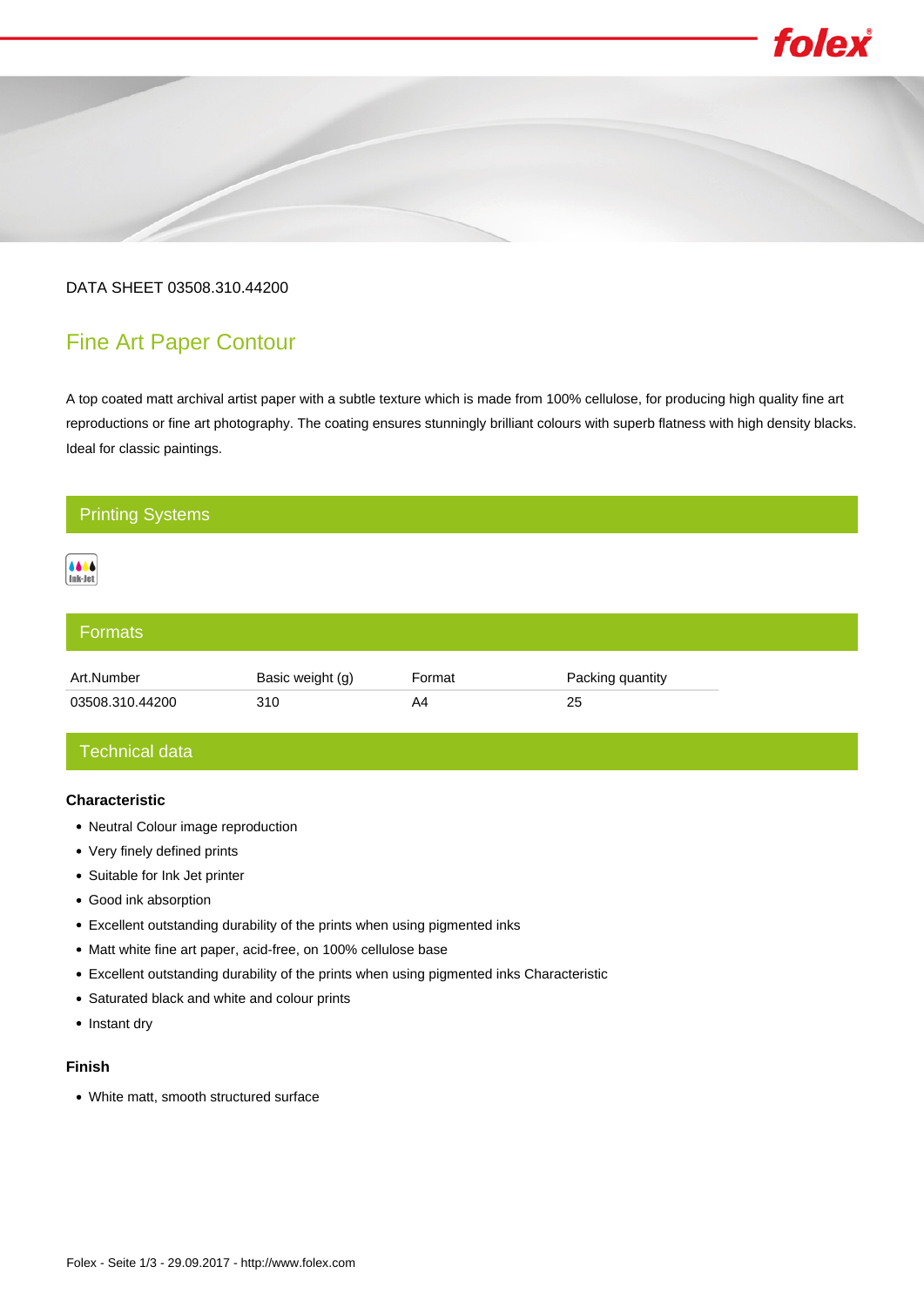



#### **Specifications**

| Basic weight (g)         | 310                 |  |
|--------------------------|---------------------|--|
| Basic weight (oz)        | 10.94               |  |
| <b>Coating Printside</b> | Ink Jet             |  |
| Width (inch)             | 8.27                |  |
| Width (mm)               | 210                 |  |
| Printside                | Slightly tacky side |  |
| Format                   | A4                  |  |
| Length (inch)            | 11.69               |  |
| Length (mm)              | 297                 |  |
| <b>Base Material</b>     | Fine Art Paper      |  |
| Packing quantity         | 25                  |  |

#### **Compatibility**

For use on most small format Ink Jet printers such as: HP, Canon, Epson, Apple, Digital, Kodak, Lexmark, Olivetti, Tektronix, Xerox, etc.

#### **Handling**

- Between 15-30°C and 30-70% r.h.
- Printer mode: fine art paper, mat coated paper o.s.
- A preconditioning period of 24 hours within the printing environment is recommended.
- Please follow the handling instructions supplied with this product as well as the Ink Jet Printer manufacturers manual.
- Ink Load: approx. 260 300% (may vary according to ink system and RIP calibration).
- Avoid moisture and fingerprints.

#### **Storage**

- Once packaging is opened, store at a room temperature of 15 25°C and at a humidity of 30 60%.
- Store in a cool and dry place

#### **Product liability clause**

The foregoing information and any consulting provided by us in terms of application engineering shall be given to our best knowledge, but shall not be considered binding information neither with regard to any third party industrial property rights. Any such consulting shall not relieve you from your own review of our current consulting information as to their suitability for the intended procedures and applications. These shall be beyond our control, and be subject to your exclusive responsibility. The sale of our products shall be subject to our current General Terms and Conditions.